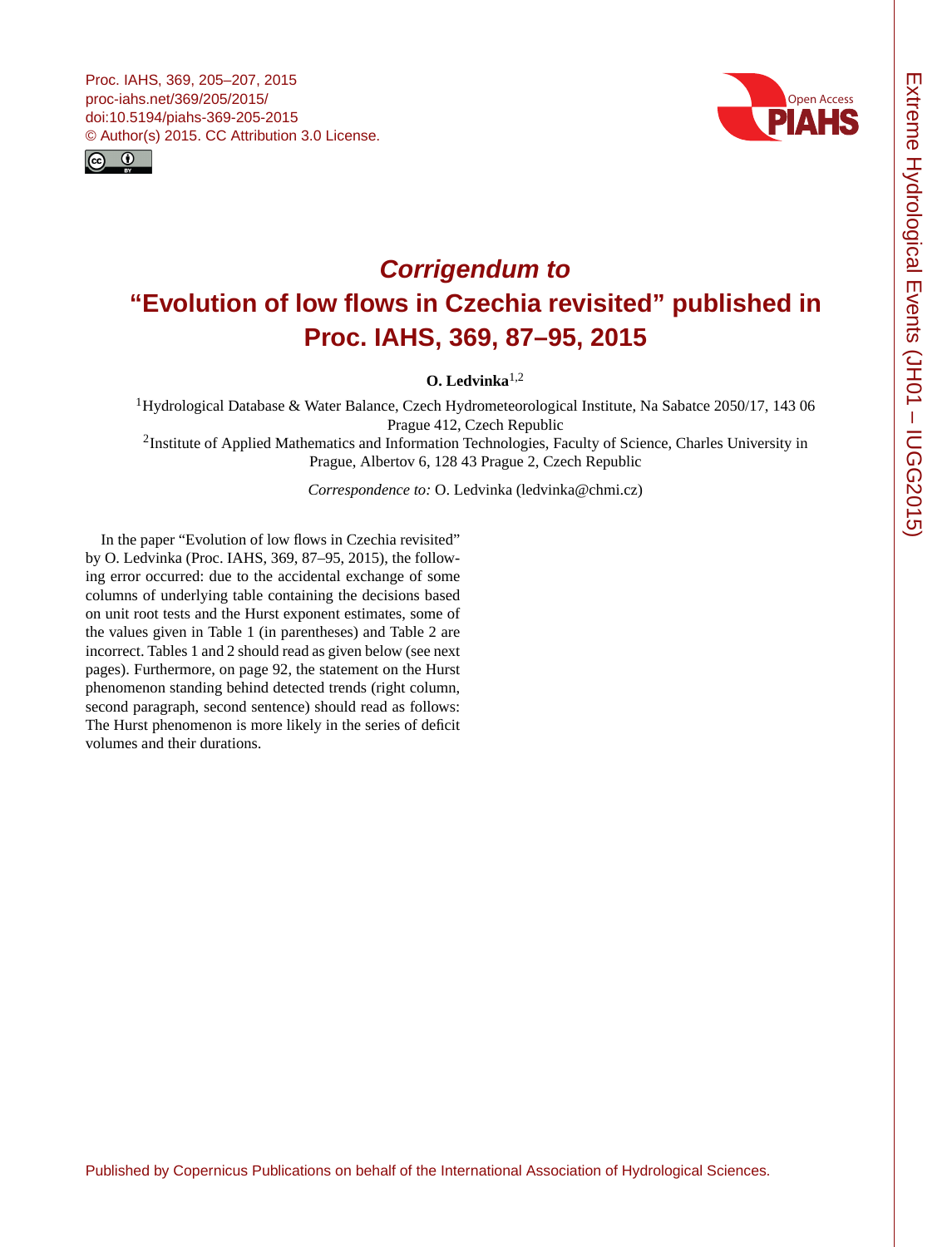**Table 1.** Numbers of significant trends in drought-related series in Czechia during the period 1961–2005 according to various modifications of the Mann–Kendall test at the 0.1 and 0.05 levels. Figures in parentheses refer to the numbers associated with Hurst exponents significant at  $\alpha = 0.05$ . For series designations see Sect. 2.

| Trend/series         | $Q_{\min A}$ | $JD_A$ | $Q_{\rm minS}$ | $JD$ <sub>S</sub> | $Q_{\min}$ W | $JD_{\rm W}$ | $V_{330}$ | $D_{330}$ | $V_{355}$ | $D_{355}$ |  |
|----------------------|--------------|--------|----------------|-------------------|--------------|--------------|-----------|-----------|-----------|-----------|--|
| <b>BHMLLESS</b> (G1) |              |        |                |                   |              |              |           |           |           |           |  |
| Increasing $(0.05)$  | 1(0)         | 0(0)   | 2(0)           | 0(0)              | 2(0)         | 0(0)         | 0(0)      | 0(0)      | 2(0)      | 1(0)      |  |
| Increasing $(0.1)$   | 3(0)         | 0(0)   | 0(0)           | 0(0)              | 0(0)         | 0(0)         | 3(0)      | 3(0)      | 0(0)      | 0(0)      |  |
| Not significant      | 28(7)        | 31(1)  | 31(10)         | 31(4)             | 31(8)        | 33(3)        | 32(12)    | 32(11)    | 26(4)     | 29(10)    |  |
| Decreasing $(0.1)$   | 2(1)         | 1(0)   | 2(0)           | 2(0)              | 2(0)         | 2(0)         | 0(0)      | 0(0)      | 2(0)      | 5(1)      |  |
| Decreasing (0.05)    | 2(0)         | 4(0)   | 1(0)           | 3(0)              | 1(0)         | 1(0)         | 1(0)      | 1(0)      | 6(1)      | 1(0)      |  |
| <b>BHMLLESS</b> (G2) |              |        |                |                   |              |              |           |           |           |           |  |
| Increasing $(0.05)$  | 1(0)         | 0(0)   | 1(0)           | 0(0)              | 4(0)         | 0(0)         | 5(0)      | 4(0)      | 11(1)     | 10(1)     |  |
| Increasing $(0.1)$   | 0(0)         | 0(0)   | 0(0)           | 0(0)              | 2(1)         | 0(0)         | 4(0)      | 2(1)      | 7(0)      | 7(1)      |  |
| Not significant      | 98 (22)      | 88 (7) | 95 (24)        | 93 (9)            | 99(8)        | 95(1)        | 96(22)    | 99 (18)   | 85 (17)   | 86 (16)   |  |
| Decreasing (0.1)     | 3(0)         | 11(0)  | 7(0)           | 8(0)              | 1(0)         | 7(0)         | 1(0)      | 3(2)      | 3(1)      | 4(3)      |  |
| Decreasing (0.05)    | 6(1)         | 9(1)   | 5(1)           | 7(0)              | 2(0)         | 6(0)         | 2(1)      | 0(0)      | 2(1)      | 1(0)      |  |
| TFPW (G1)            |              |        |                |                   |              |              |           |           |           |           |  |
| Increasing $(0.05)$  | 2(0)         | 0(0)   | 1(0)           | 0(0)              | 2(0)         | 0(0)         | 1(0)      | 1(0)      | 1(0)      | 1(0)      |  |
| Increasing $(0.1)$   | 1(0)         | 0(0)   | 1(0)           | 0(0)              | 1(0)         | 0(0)         | 0(0)      | 1(0)      | 0(0)      | 1(0)      |  |
| Not significant      | 30(7)        | 30(1)  | 31(10)         | 31(4)             | 30(8)        | 32(3)        | 34(12)    | 33(11)    | 32(4)     | 32(11)    |  |
| Decreasing $(0.1)$   | 1(0)         | 2(0)   | 0(0)           | 1(0)              | 2(0)         | 3(0)         | 0(0)      | 0(0)      | 2(1)      | 2(0)      |  |
| Decreasing (0.05)    | 2(1)         | 4(0)   | 3(0)           | 4(0)              | 1(0)         | 1(0)         | 1(0)      | 1(0)      | 1(0)      | 0(0)      |  |
| TFPW (G2)            |              |        |                |                   |              |              |           |           |           |           |  |
| Increasing $(0.05)$  | 1(0)         | 0(0)   | 1(0)           | 0(0)              | 6(1)         | 0(0)         | 5(1)      | 4(2)      | 2(1)      | 6(2)      |  |
| Increasing $(0.1)$   | 0(0)         | 0(0)   | 0(0)           | 0(0)              | 1(0)         | 0(0)         | 5(1)      | 5(1)      | 9(0)      | 6(0)      |  |
| Not significant      | 95 (22)      | 92(7)  | 92 (24)        | 100(9)            | 96(8)        | 94(1)        | 97(21)    | 97 (18)   | 94 (18)   | 94 (18)   |  |
| Decreasing (0.1      | 6(0)         | 8(0)   | 7(0)           | 3(0)              | 2(0)         | 8(0)         | 1(0)      | 1(0)      | 1(0)      | 1(0)      |  |
| Decreasing (0.05)    | 6(1)         | 8(1)   | 8(1)           | 5(0)              | 3(0)         | 6(0)         | 0(0)      | 1(0)      | 2(1)      | 1(1)      |  |
|                      |              |        |                |                   | ABBS (G1)    |              |           |           |           |           |  |
| Increasing $(0.05)$  | 4(0)         | 0(0)   | 2(0)           | 0(0)              | 2(0)         | 0(0)         | 2(0)      | 2(0)      | 2(0)      | 2(0)      |  |
| Increasing $(0.1)$   | 0(0)         | 0(0)   | 1(0)           | 0(0)              | 0(0)         | 0(0)         | 1(0)      | 1(0)      | 0(0)      | 1(0)      |  |
| Not significant      | 29(8)        | 30(1)  | 29(10)         | 30(3)             | 31(8)        | 33(3)        | 30(12)    | 32(11)    | 25(4)     | 26(9)     |  |
| Decreasing $(0.1)$   | 1(0)         | 2(0)   | 2(0)           | 3(1)              | 2(0)         | 2(0)         | 2(0)      | 0(0)      | 2(0)      | 1(0)      |  |
| Decreasing (0.05)    | 2(0)         | 4 (0)  | 2(0)           | 3(0)              | 1(0)         | 1(0)         | 1(0)      | 1(0)      | 7(1)      | 6(2)      |  |
| ABBS(G2)             |              |        |                |                   |              |              |           |           |           |           |  |
| Increasing $(0.05)$  | 1(0)         | 0(0)   | 1(0)           | 0(0)              | 7(1)         | 0(0)         | 9(0)      | 8(0)      | 15(2)     | 11(0)     |  |
| Increasing $(0.1)$   | 2(0)         | 0(0)   | 1(0)           | 0(0)              | 1(0)         | 0(0)         | 3(1)      | 4(1)      | 10(1)     | 10(1)     |  |
| Not significant      | 92(22)       | 92(7)  | 90(24)         | 97(9)             | 96(8)        | 96(1)        | 92(21)    | 92(18)    | 77(14)    | 81 (17)   |  |
| Decreasing $(0.1)$   | 5(0)         | 9(1)   | 6(0)           | 4(0)              | 2(0)         | 9(0)         | 0(0)      | 2(1)      | 2(0)      | 3(1)      |  |
| Decreasing (0.05)    | 8(1)         | 7(0)   | 10(1)          | 7(0)              | 2(0)         | 3(0)         | 4(1)      | 2(1)      | 4(3)      | 3(2)      |  |

G1 – mountain water-gauging stations, G2 – lowland water-gauging stations, BHMLLESS – Bayley–Hammersley–Matalas–Langbein–Lettenmaier modification,<br>TFPW – trend-free pre-whitening modification, ABBS – block bootstrap with a